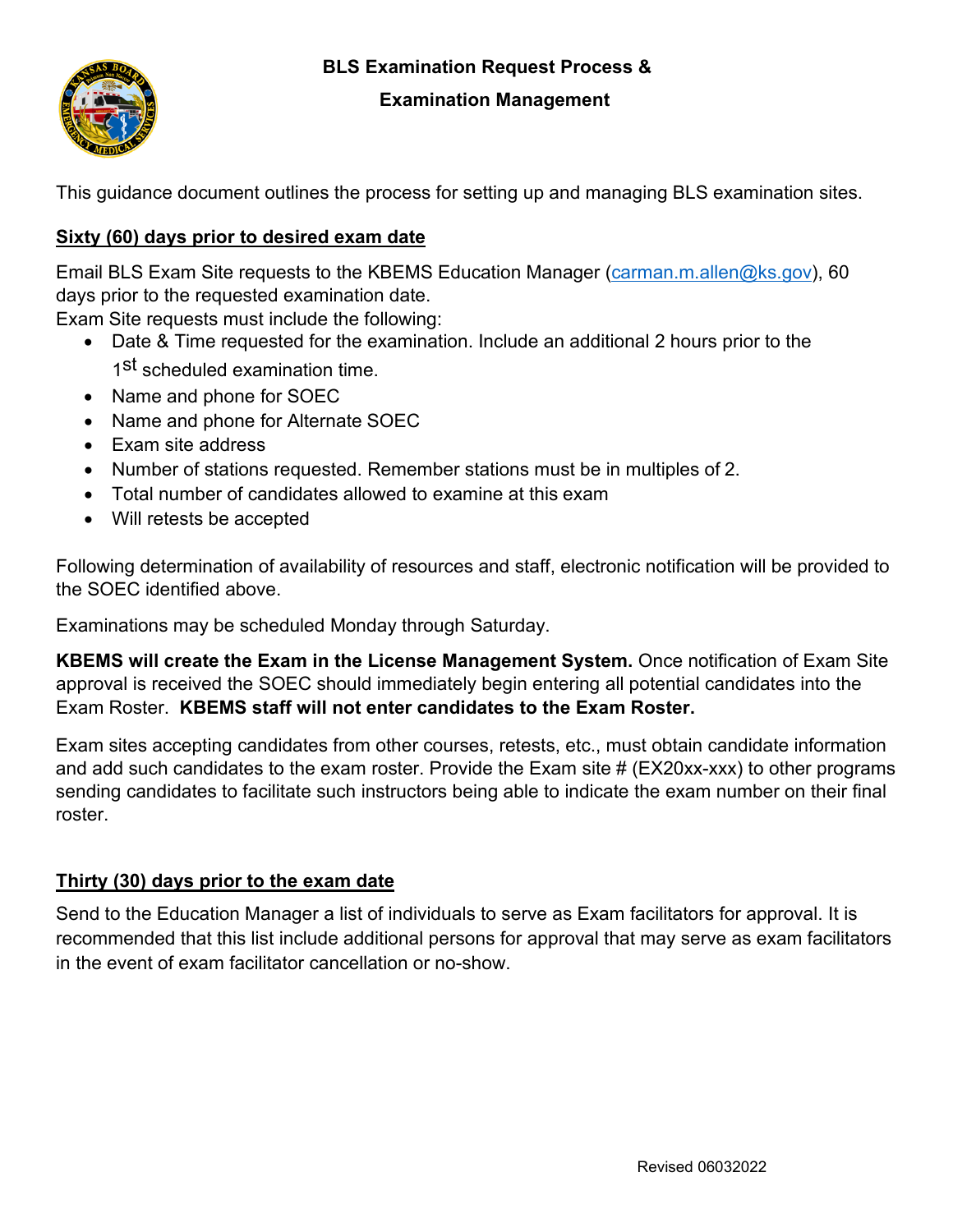## **Seven (7) days prior to the exam date**

Send to the Education Manager, Staff Rosters that include exam facilitator names **& exam facilitator certification numbers,** assigned assistants, and simulated patients for each exam station at the exam site. Remember exam facilitators must be approved by KBEMS prior to the exam. Exam facilitator approval/denial will be provided via email. It is recommended that you have several "Backup" exam facilitators approved. Assistants and simulated patients are not validated and will not be eligible to serve as exam facilitators in the event of an exam no-shows.

The Exam Roster is final, will be closed and cannot be changed. **NOTE:** Candidates on the exam roster who cannot be confirmed as "Pass" for their initial course 7 days prior to the examination date, will not be eligible to examine.

## **IMPORTANT:**

Sponsoring Organization Examination Coordinator (SOEC) is responsible for:

- Exam roster creation & management in the Public Portal
- Scheduling & notifying candidates of exam time. A copy of this schedule must be provided to the KBEMS Rep on exam day.
- Ensuring exam staff & candidates are advised that NO electronic devices are allowed in the exam stations and should be secured in their POVs.
- Ensuring simulated patients are advised of the need to wear tight-fitting shorts and tank tops to facilitate donning of removable scrubs.

## **Initial Course Instructor is responsible for reminding candidates:**

- To watch the BLS Examination Student Orientation video available on the KBEMS website.
- To arrive at the exam site thirty (30) minutes prior to their scheduled exam time. Candidates not checked in and ready to examine at their designated time will not be allowed toexamine.
- That a government issued Photo ID is required for entry into the examination.
- NO personal items including: cellular devices, hand-held computer devices, laptops, tablets, or other electronic devices, pagers, watches, wallets, purses, firearms or other weapons, hats, bags, coats, jackets, eyeglass cases, books, notes, pens and pencils are prohibited at the exam site. Wedding rings and religious items are allowed, but will be checked for any electronic capabilities.
- Any attempt to record, photograph, copy or disseminate exam related materials will constitute failure of the exam attempt and will be forwarded to the KBEMS Investigator for potential action.
- Personal stethoscopes are permitted and must be presented at check-in.
- Equipment, other than personal stethoscopes, must be pre-approved by KBEMS thirty (30) days prior to the exam date. Any items not prior approved by KBEMS will not beallowed.
- Candidates must conduct themselves in a professional manner. Inappropriate behavior and/or